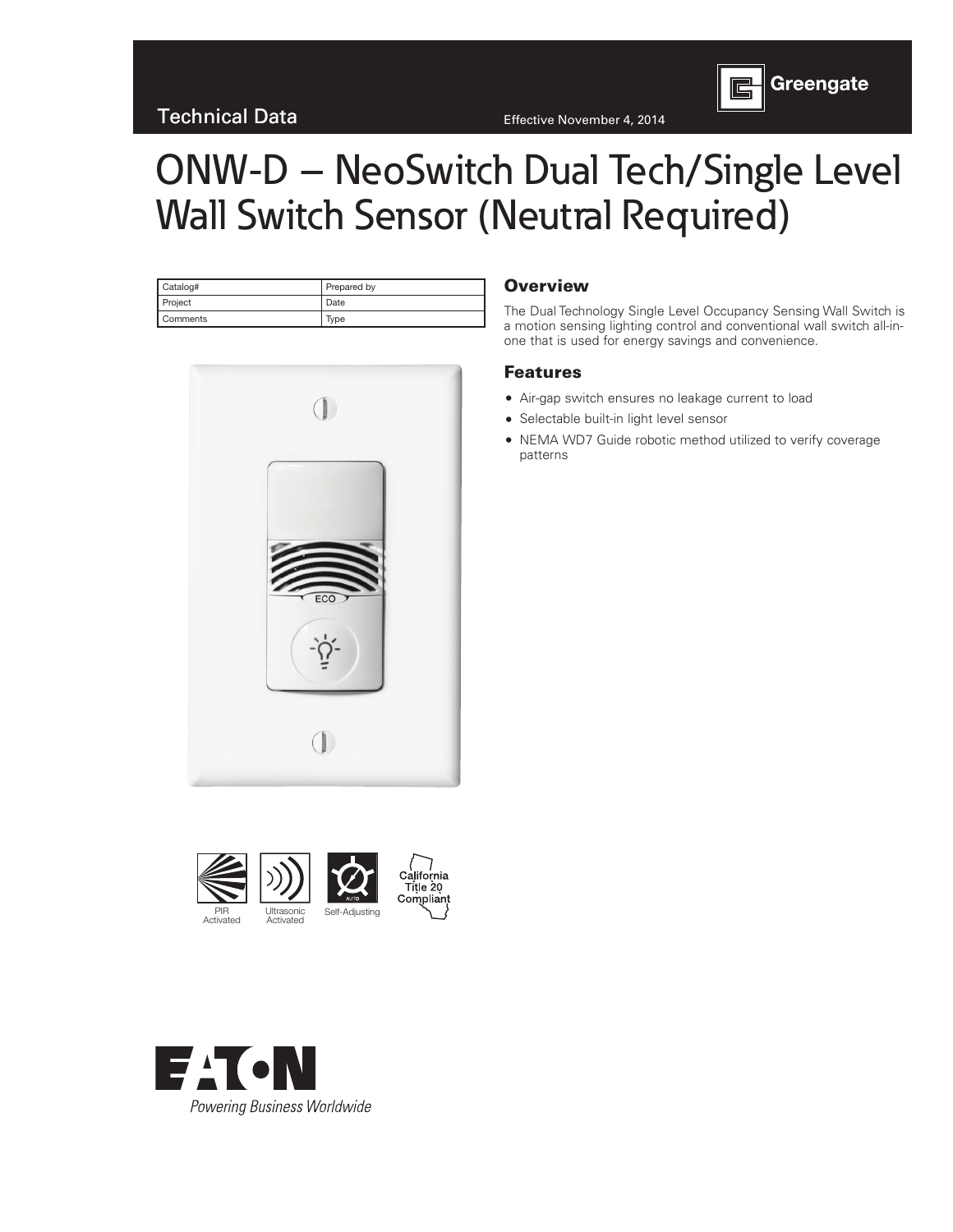November 2014

# **Specifications**

| <b>Technology</b>                      | Passive Infrared (PIR) and Ultrasonic (US)                                                                                                        |  |  |  |
|----------------------------------------|---------------------------------------------------------------------------------------------------------------------------------------------------|--|--|--|
| <b>Electrical</b><br><b>Ratings</b>    | <b>120 VAC:</b><br>Incandescent/Tungsten -<br>Max. load: 6.7 amps, 800W, 50/60 Hz<br>Fluorescent/Ballast -<br>Max. load: 10 amps, 1200W, 50/60 Hz |  |  |  |
|                                        | Motor Load: 1/4 HP @ 125 VAC                                                                                                                      |  |  |  |
|                                        | 230/277 VAC:<br>Fluorescent/Ballast-<br>Max. load: 9.8 amps, 2700W, 50/60Hz                                                                       |  |  |  |
| <b>Ballast</b><br><b>Compatibility</b> | Compatible with magnetic and electronic ballasts                                                                                                  |  |  |  |
| <b>Time Delavs</b>                     | Self-Adjusting, 15 seconds/test (10 min. Auto),<br>Selectable 5, 15, 30 minutes                                                                   |  |  |  |
| <b>Coverage</b>                        | Major motion - 36' x 30'                                                                                                                          |  |  |  |
|                                        | Minor motion - $20' \times 16'$                                                                                                                   |  |  |  |
| <b>Light Level</b><br>Sensina          | 0 to 200 foot-candles                                                                                                                             |  |  |  |
| <b>Operating</b>                       | Temperature: 32°F - 104°F (0°C - 40°C)                                                                                                            |  |  |  |
| <b>Environment</b>                     | Relative humidity: 20% to 90% non-condensing                                                                                                      |  |  |  |
|                                        | For indoor use only                                                                                                                               |  |  |  |
| <b>Housing</b>                         | Durable, injection molded housing. ABS resin<br>complies with UL 94V-0                                                                            |  |  |  |
| <b>Size</b>                            | Mounting Plate/Strap Dimensions:<br>4.195"H x 1.732"W (106.55mm x 44mm)                                                                           |  |  |  |
|                                        | Mounting Plate/Strap Dimensions:<br>ONW-D-1001-347:<br>4.35"H x 1.732"W (110.49mm x 44mm)                                                         |  |  |  |
|                                        | <b>Product Housing Dimensions:</b><br>2.618"H x 1.752"W x 1.9"D (66.5mm x 44.5mm<br>$x$ 48.26 $mm$ )                                              |  |  |  |
| <b>LED Indicators</b>                  | Red LED for PIR detection; Green<br>LED for Ultrasonic detection; Green LED acts as<br>EcoMeter or nightlight locator                             |  |  |  |
| <b>Standards</b>                       | <b>FCC Compliant</b><br>cULus Listed<br><b>RoHS</b><br>c(VL)us<br>RoHS Compliant                                                                  |  |  |  |

# **Operation**

The ONW-D-1001-MV-N combines Ultrasonic and Passive Infrared (PIR) sensor technologies to monitor a room for occupancy to deliver maximum energy savings and ensure the greatest sensitivity and coverage for tough applications without the threat of false triggers. PIR is used to turn the lights ON and then either or both technologies are used to keep the lights ON. In Automatic On Mode, the lights turn ON when a person enters the room. In Manual On Mode, the lights are turned ON by pressing the universally recognized light icon pushbutton. The sensor includes self-adaptive technology that continuously self-adjusts sensitivity and time delay in real-time, maximizing the potential energy savings that are available in the particular application. The EcoMeter provides a visual indicator of energy usage, increasing end user awareness and reminding individuals to take control of their lighting to maximize energy savings.

### Applications

- Private Offices
- Small Conference Rooms
- Lunch/Break Rooms
- Small Classrooms
- Small Restrooms (1-2 Stalls)
- Small Lounges
- Small Waiting Rooms
- Small Closets
- Small Storage Areas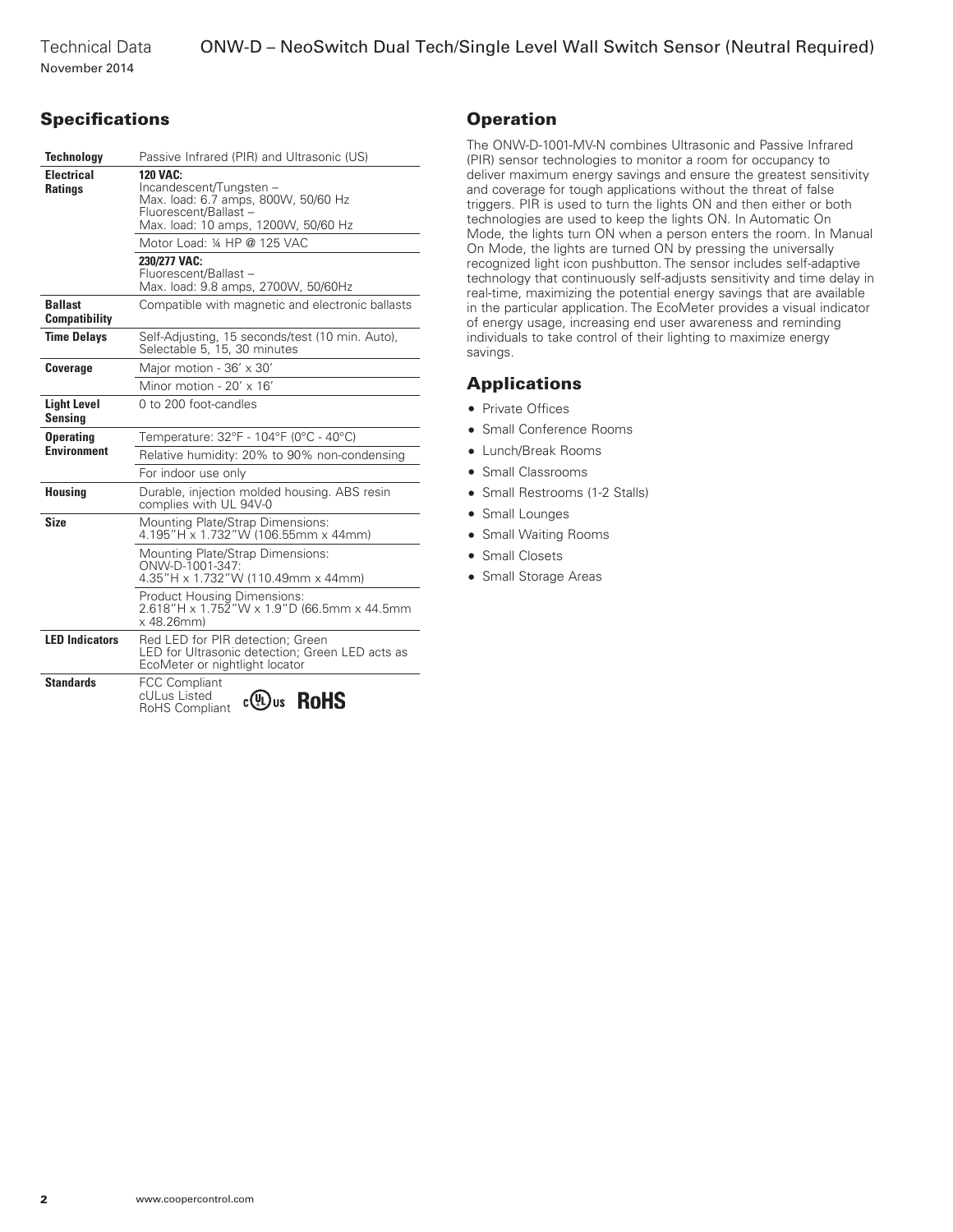# Wiring Diagrams

**Single Level Switching – Single Circuit**



**Three-way wiring diagram: Lights will turn OFF automatically when sensor that detected motion last, times out.**



Coverage